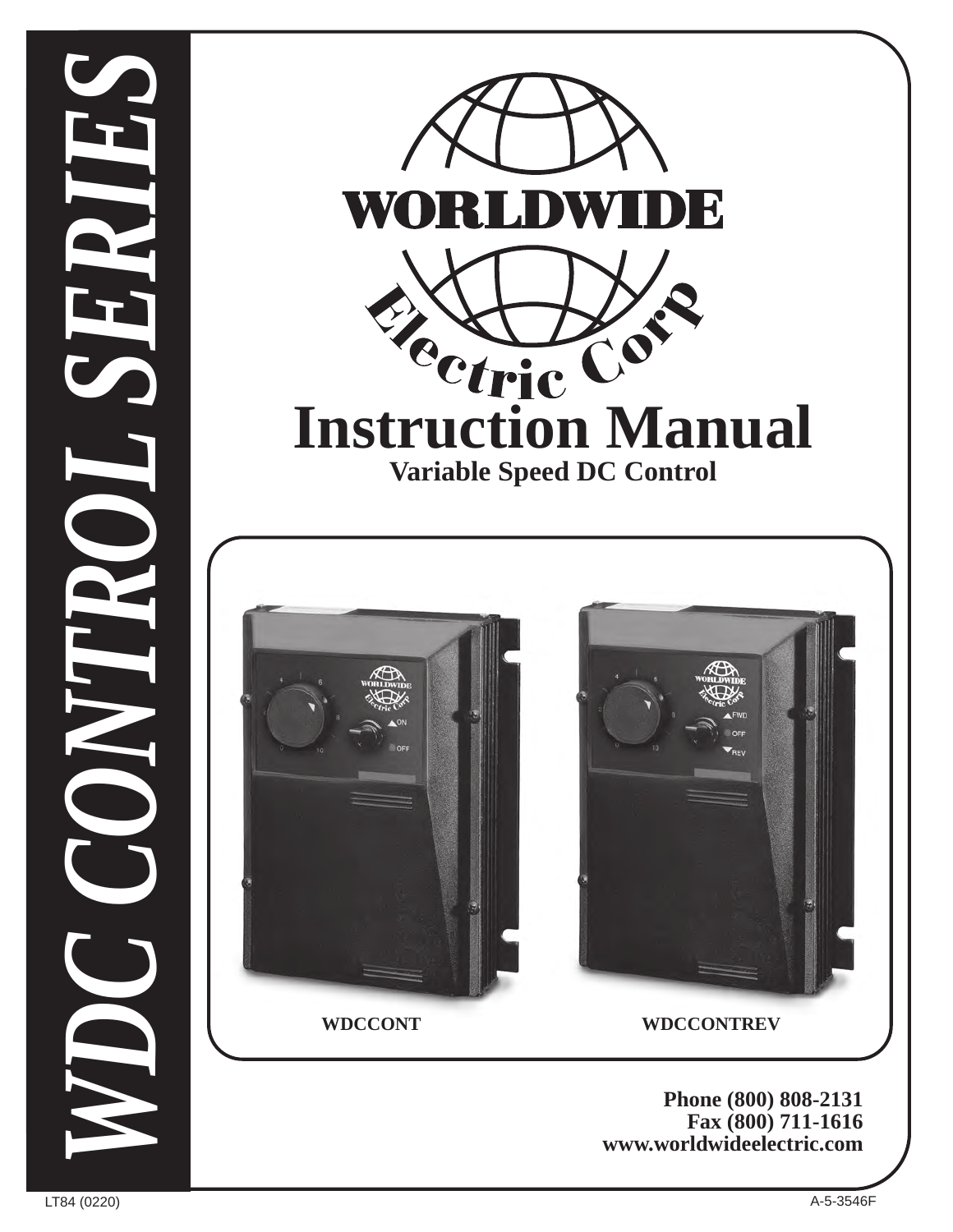# **TABLE OF CONTENTS**

### **WARRANTY**

**WorldWide Electric Corporation (WWE)** warrants its products to be free from defects in material and workmanship. The exclusive remedy for this warranty is WWE factory replacement of any part or parts of such product which shall within 12 months after delivery to the purchaser be returned to WWE factory with all transportation charges prepaid and which WWE determines to its satisfaction to be defective. This warranty shall not extend to defects in assembly by other than WWE or to any article which has been repaired or altered by other than WWE or to any article which WWE determines has been subjected to improper use. WWE assumes no responsibility for the design characteristics of any unit or its operation in any circuit or assembly. This warranty is in lieu of all other warranties, express or implied; all other liabilities or obligations on the part of WWE, including consequential damages, are hereby expressly excluded.

NOTE: Carefully check the control for shipping damage. Report any damage to the carrier immediately. Do not attempt to operate the drive if visible damage is evident to either the circuit or to the electronic components.

All information contained in this manual is intended to be correct, however information and data in this manual are subject to change without notice. WWE makes no warranty of any kind with regard to this information or data. Further, WWE is not responsible for any omissions or errors or consequential damage caused by the user of the product. WWE reserves the right to make manufacturing changes which may not be included in this manual.

### **WARNING**

**Improper installation or operation of this control may cause injury to personnel or control failure. The control must be installed in accordance with local, state, and national safety codes. Make certain that the power supply is disconnected before attempting to service or remove any components!!! If the power disconnect point is out of sight, lock it in disconnected position and tag to prevent unexpected application of power. Only a qualified electrician or service personnel should perform any electrical troubleshooting or maintenance. At no time should circuit continuity be checked by shorting terminals with a screwdriver or other metal device.**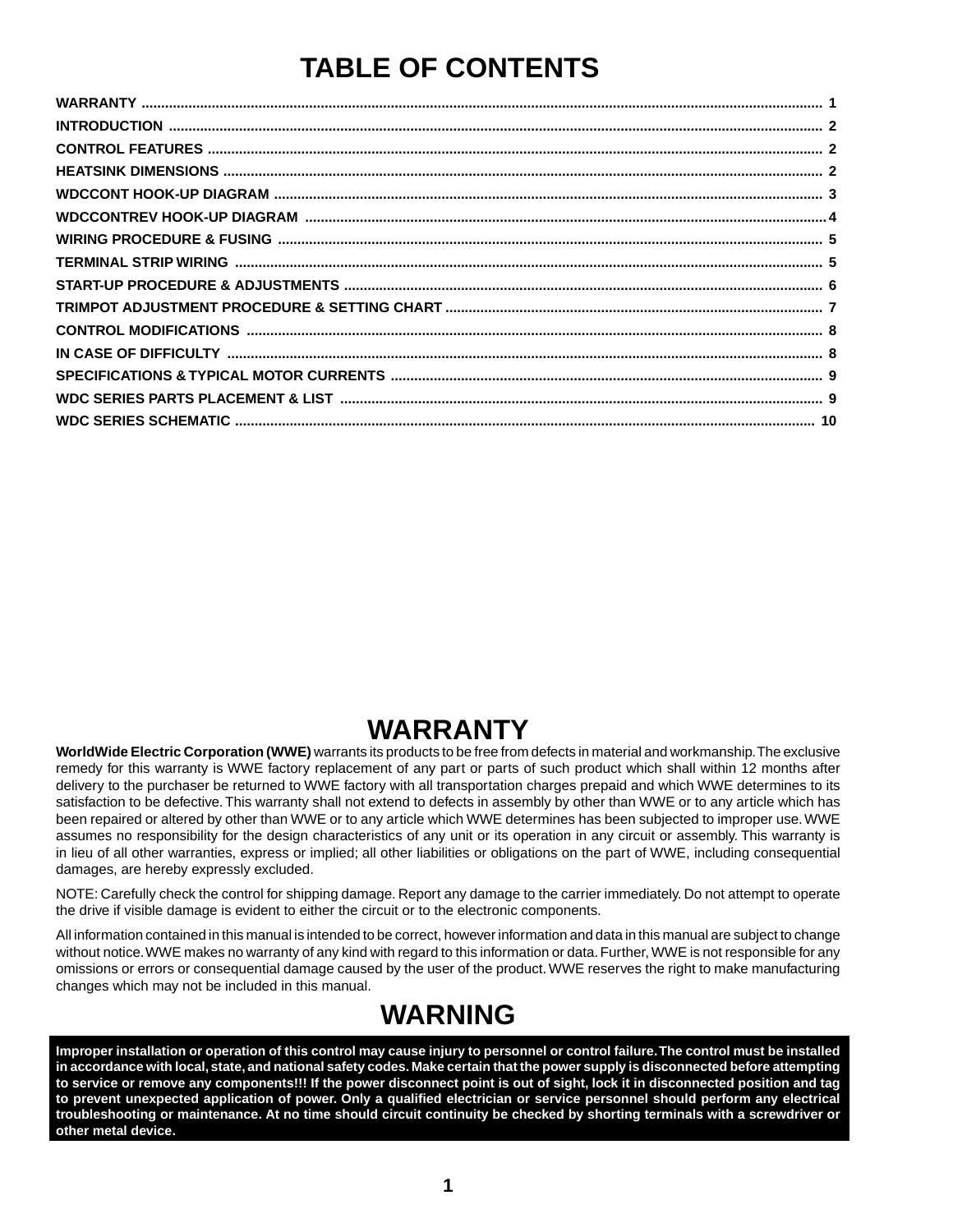# **INTRODUCTION**

- TheWDC Series variable speed DC motor control is a versatile, general purpose control rated to 2 HP.
- The control has a dual voltage input (may accommodate either 120 or 240 VAC). It is available with an adjustable HP range of 1/8 thru 1 HP for 120 VAC, and 1/4 thru 2 HP for 240 VAC input.
- Designed for DC Permanent Magnet, Shunt Wound, and some Universal (AC/DC) motors in the above horsepower ranges.
- Incoming AC voltage is also converted to adjustable full wave rectified DC voltage (via a packaged bridge) to operate the DC motor. Also, a full wave field voltage is provided for shunt wound motors (see page 4 for voltages).
- The control incorporates transient voltage protection with adjustable current limit and an AC fuse for protection. It features adjustable minimum and maximum speeds along with adjustable acceleration and IR Compensation. Tach feedback is accomplished thru a connection to a pin (P2) on the printed circuit board.
- The WDC Series has a linear acceleration/deceleration ramp.
- The control also has a barrier type terminal strip for all power and control wiring.
- The enclosed model uses a gasketed cover assembly that is rated NEMA 4/12.
- cULus Listed.

# **CONTROL FEATURES**

**MIN. SPEED (minimum speed)** - Allows adjustment of the motor speed when the speedpot is set at minimum (CCW). This permits the user to eliminate the "deadband" on the main speed control permitting zero calibration. Clockwise rotation of "MIN" trimpot increases minimum motor speed.

**MAX. SPEED (maximum speed)** - provides for adjustment of the motor speed when the speedpot is set at maximum (CW). This permits the user to eliminate the top end "deadband", which will provide full speed at maximum rotation. Rotation of the "MAX" trimpot in the clockwise direction increases the maximum motor speed.

**ACCEL (acceleration)** - allows adjustment of the motor acceleration from a minimum of 0.5 seconds to approximately 8.0 seconds. The deceleration time depends on the ACCEL setting. For DECEL time equal to ACCEL time, see -17B option.

**IR COMP (speed regulation)** - adjusts the control output to compensate for speed changes caused by varying motor loads. As the motor load is increased, IR COMP increases the voltage output of the control. Clockwise rotation of the "IR COMP" trimpot will increase compensation.

**CUR. LIM. (current limit)** - provides protection from excessive armature current by limiting the maximum armature current the control can provide. This enables adjustment of the maximum torque the motor can deliver. Current limit adjustment (CUR. LIM.) is set at 125% of the rated motor current (torque) based on horsepower. Clockwise rotation of the "CUR. LIM." trimpot increases the current (torque) the control will provide.

**TERMINAL STRIP** - allows for connection of AC lines, motor leads, motor field (if needed), and speed potentiometer.



### **HEATSINK DIMENSIONS**

Allow 3.50" for height clearance, 7.40" for overall length.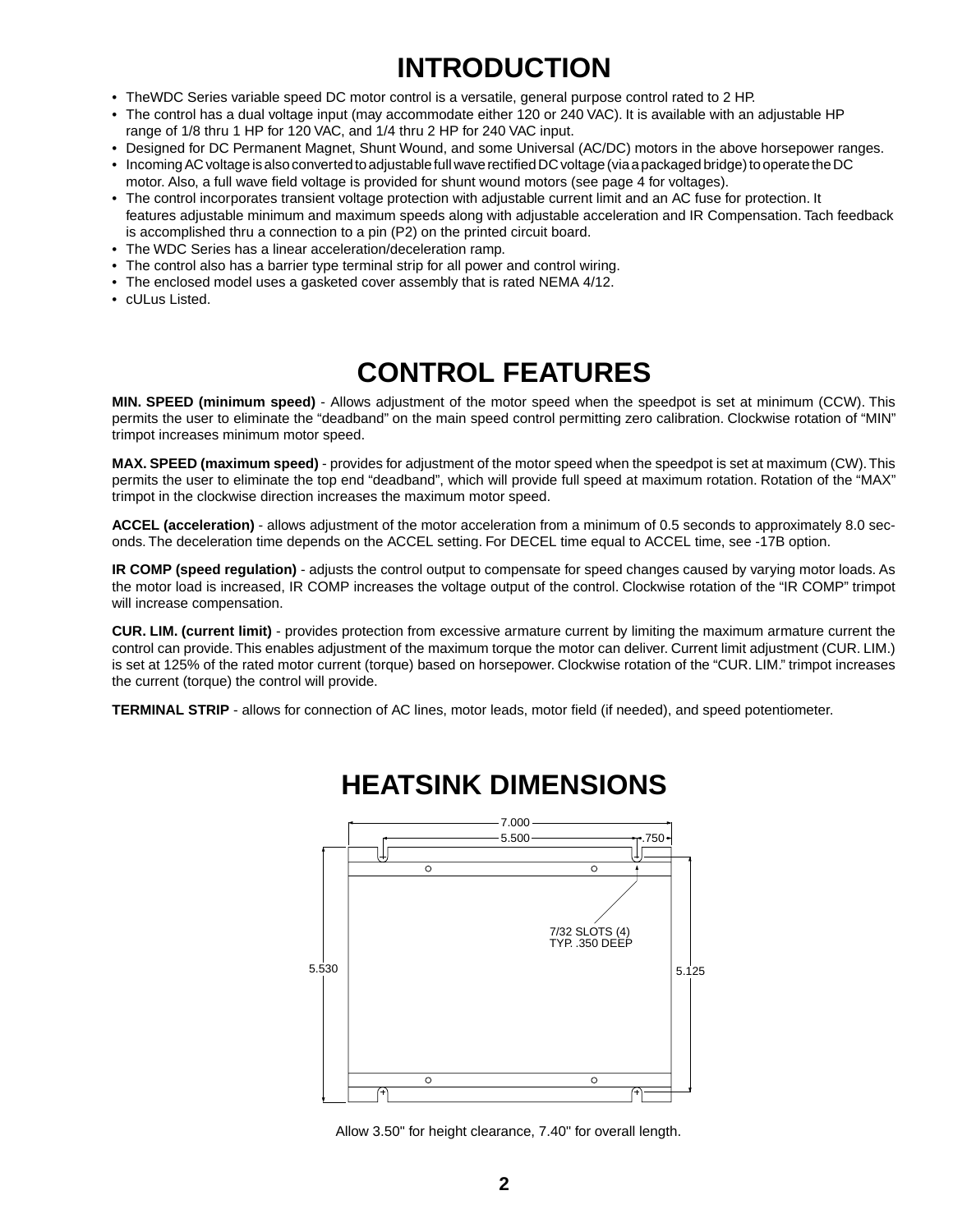### **WDCCONT HOOK-UP DIAGRAM (SEE PAGE 4 FOR WDCCONTREV)**



\* Used for shunt wound motors only! No connection is made to these terminals when using permanent magnet motors.

#### **WARNING**

- **1. Be sure the control housing is properly grounded.**
- **2. Arm connections must not be switched or broken while the control is on. Serious damage may result.**
- **3. For non-speedpot applications, the input connections to the Lo-Wiper-Hi leads must not be grounded. Serious control damage may result from a grounded input.**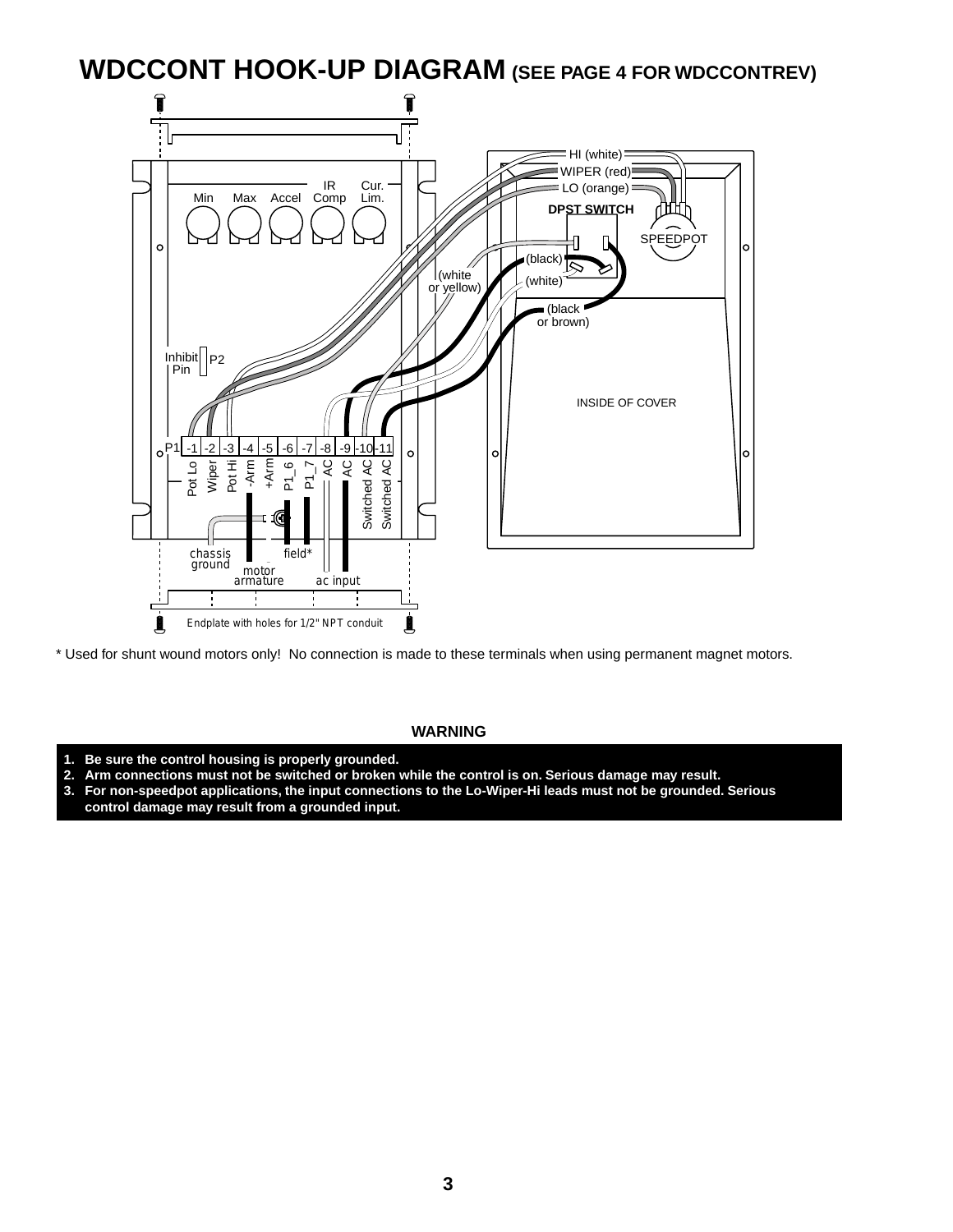# **WDCCONTREV HOOK-UP DIAGRAM**

Permits reversing of motor. This is accomplished using a 4PDT blocked center switch. When switched between the forward/reverse positions, a delay is encountered due to the blocked center position, which protects the control from any voltage that may be at the armature terminals. The center position is OFF/NEUTRAL.

#### **THE MOTOR MUST COME TO A COMPLETE STOP BEFORE CHANGING DIRECTIONS. IF THE MOTOR DOES NOT COME TO A COMPLETE STOP, SERIOUS DAMAGE TO THE CONTROL MAY RESULT. BYPASS OF THE CENTER BLOCK OF THE SWITCH MAY RESULT IN DAMAGE TO THE CONTROL.**

A 4PDT blocked center-off switch is factory installed into the cover assembly. The two position terminal strip (P3) is factory installed on the main board (below). The output on P3 is the switched (FWD/REV) output and the output of terminals P1-4 and P1-5 is not switched.

### **Wiring Diagram**





\* Used for shunt wound motors only! No connection is made to these terminals when using permanent magnet motors.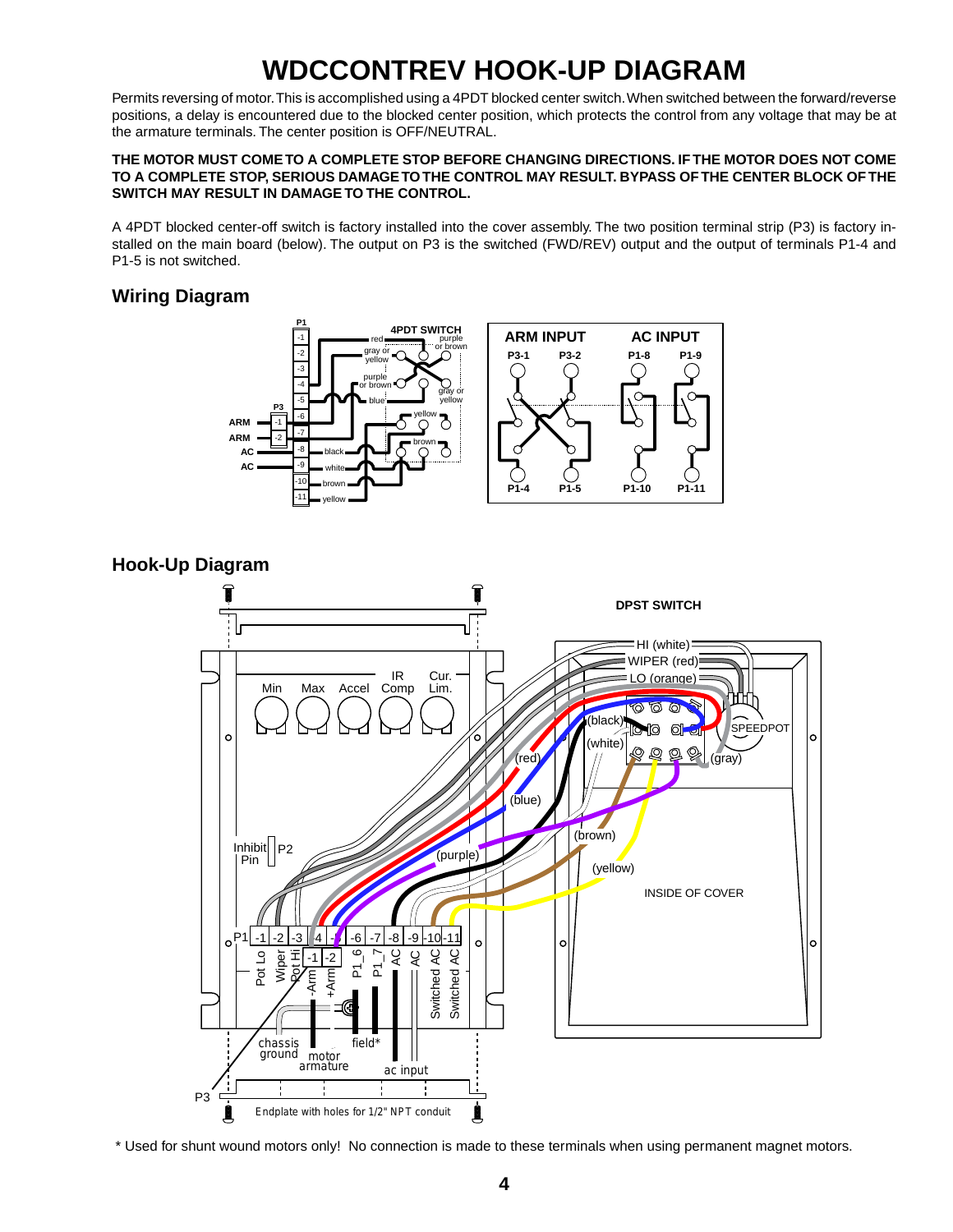# **WIRING PROCEDURE**

- 1. **Size all wires** which carry armature or line current to handle currents as specified by national, state, and/or local codes. All other wires may be #18 AWG or smaller as permitted by local code.
- 2. **Separate control wires** from all the Armature and AC line wires when routed in conduits or in wire trays. The enclosed version has two threaded holes (1/2" NPT) in one endplate, located near the terminal strip, for this purpose.

# **FUSING**

The control is provided with a fuse in AC line 1 (P1-11). This fuse is sized to open in the event of a shorted armature or if an armature line is shorted to earth ground. As long as 120 VAC input is connected properly, there is no additional fusing needed.

For 240 VAC applications, an external fuse may be used in AC line 2 (P1-10). This fuse should be a Bussman ABC10 or LittleFuse 314-010. This added fuse will provide protection on both AC legs to the 250G. If you desire not to fuse both legs, the fuse in the control will open in the event of excessive armature currents.

Note: AC current is determined by motor characteristics. In some applications it may be necessary to increase fuse value.

### **TERMINAL STRIP WIRING**

**The WDC Series has an 11 position terminal strip for ease of connection.**

- *P1-1* **(SPEEDPOT LO)** Connects to low side (orange wire) of the 5K speedpot (normally the CCW end). This input is raised and lowered by the MIN. trimpot.
- *P1-2* **(SPEEDPOT WIPER)** Connects to wiper (red wire) of the 5K speedpot (center lead).
- *P1-3* **(SPEEDPOT HI)** Connects to high side (white wire) of the 5K speedpot (CW end). This is internal +12 volts. For startstop applications, the connection between this terminal and speedpot HI can be opened and closed by a SPST switch. **NOTE: INPUT MUST NOT BE GROUNDED!!**
- *P1-4* (-ARM) Connects to minus (-) Armature wire (A2) on motor.
- *P1-5* **(+ARM)** Connects to plus (+) Armature wire (A1) on motor. 0-90 VDC for 120 VAC input OR 0-180 VDC for 240 VAC input. See "SPECIFICATIONS" for output rating.
- *P1-6* **(+FIELD)** DO NOT USE for permanent magnet motor. This supplies +Field voltage for a SHUNT WOUND MOTOR. Refer to Field Voltage table. For motors with dual voltage field (i.e. 50/100V or 100/200V), make sure highest value is connected.

| <b>FIELD VOLTAGE TABLE</b> |     |     |  |  |
|----------------------------|-----|-----|--|--|
| <b>VAC INPUT</b>           | 120 | 240 |  |  |
| <b>VDC FIELD</b>           | 100 | 200 |  |  |

*P1-7* **(-FIELD)** Connect minus (-) Field wire of SHUNT WOUND MOTOR.

#### *P1-8* **VERY IMPORTANT !!! Refer to "FUSING", shown above.**

- *P1-9* **(AC)** *120VAC*Connect incoming hot AC (black wire) to P1-9 and Neutral (white wire) to P1-8. Connect ground (green wire) to Chassis Ground, as shown in diagram - page 3. p1-9 J
	- *240VAC* Connect both hot sides, one to P1-8 and one to P1-9. Also connect ground wire to Chassis Ground.

| P1-10 \ VERY IMPORTANT !!!   | Refer to "FUSING", shown above.                                                   |  |  |
|------------------------------|-----------------------------------------------------------------------------------|--|--|
| $P1-11$ $\int$ (SWITCHED AC) | No connections to P1-10 and P1-11. This is for switched AC output.                |  |  |
|                              | Note Wiring Hook-Up diagram (page 3). Pilot lights can be connected between these |  |  |
|                              | terminals. The voltage present at these terminals is AC input voltage.            |  |  |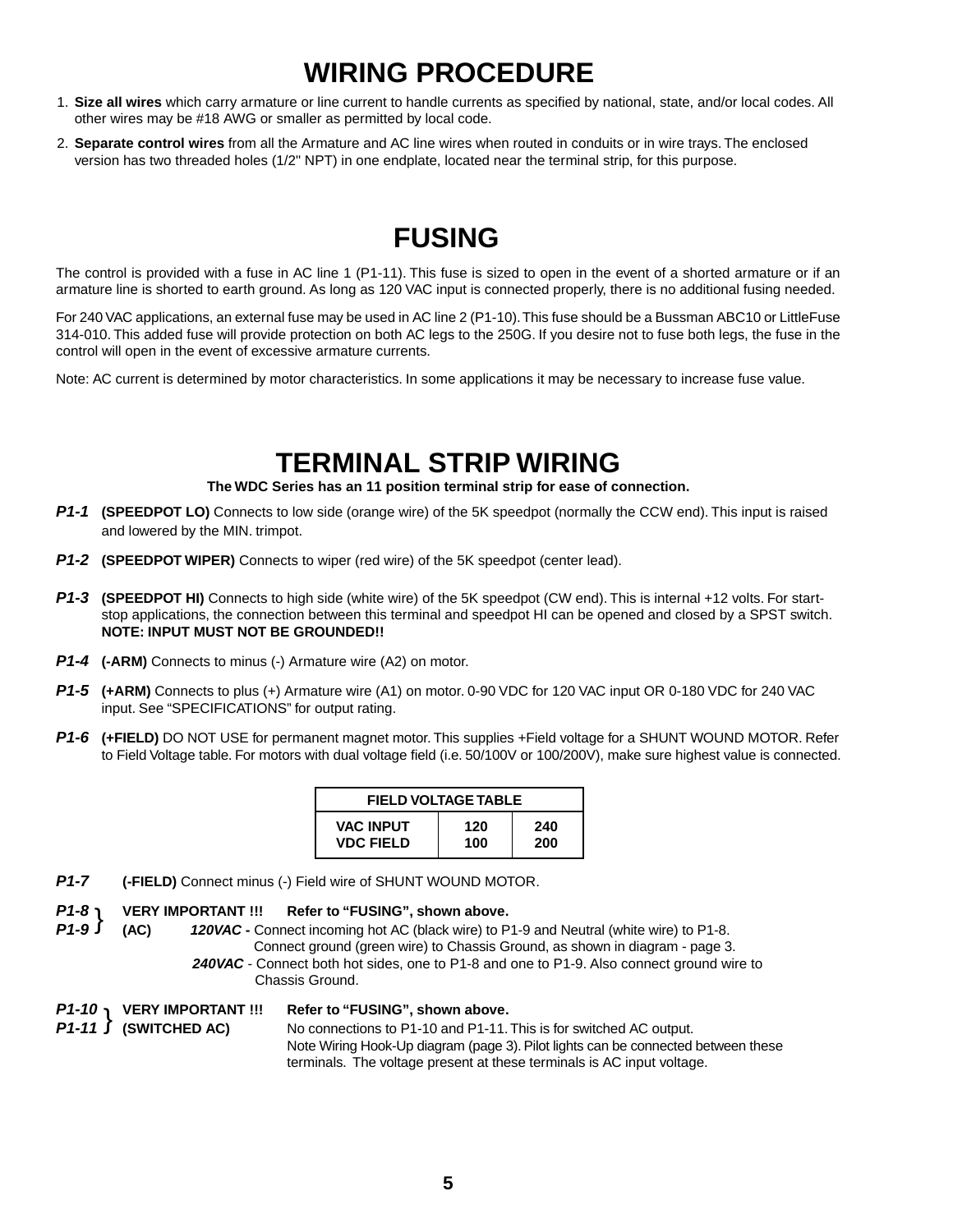

### **START-UP PROCEDURE**

*WARNING: ALL POWER MUST BE TURNED OFF BEFORE PROCEEDING !!!*

- 1. Recheck all wiring. Accidental grounds, loose or pinched wires on armature or speedpot wires may damage the control when power is applied.
- 2. Check to see that incoming service is of correct voltage.
- 3. Turn speedpot to zero (fully CCW).
- 4. Turn power on and advance speedpot while observing motor.
- **WARNING: POWER MUST BE OFF BEFORE STEP 5 CAN BE ACCOMPLISHED!**
- 5. If motor rotation is incorrect, turn power off at external disconnect and reverse +ARM and -ARM connections.
- 6. Check for satisfactory operation throughout the speed range.
- 7. If operation is satisfactory, no readjustments are needed.
- 8. If instability or surging is observed, or maximum speed is higher than desired, see section "TRIMPOT ADJUSTMENT".
- 9. For other problems, consult section "IN CASE OF DIFFICULTY".

## **ADJUSTMENTS**

The trimpot adjustments, MIN, MAX, IR COMP, and CUR LIM are checked at the factory using a typical motor at 240 VAC input. Use the **TRIMPOT SETTING CHART** on page 6 to preset the trimpots for the proper setting for your application. The remaining trimpot - ACCEL, is a variable acceleration and should be set for your particular application.

The trimpot chart is approximate. The chart is valid when using the speedpot or a 0-10/12 VDC input signal to set speed.

These adjustments are permanent; periodic readjustment is normally not needed. Operation of the control beyond ±10% of normal line voltage could result in readjustments.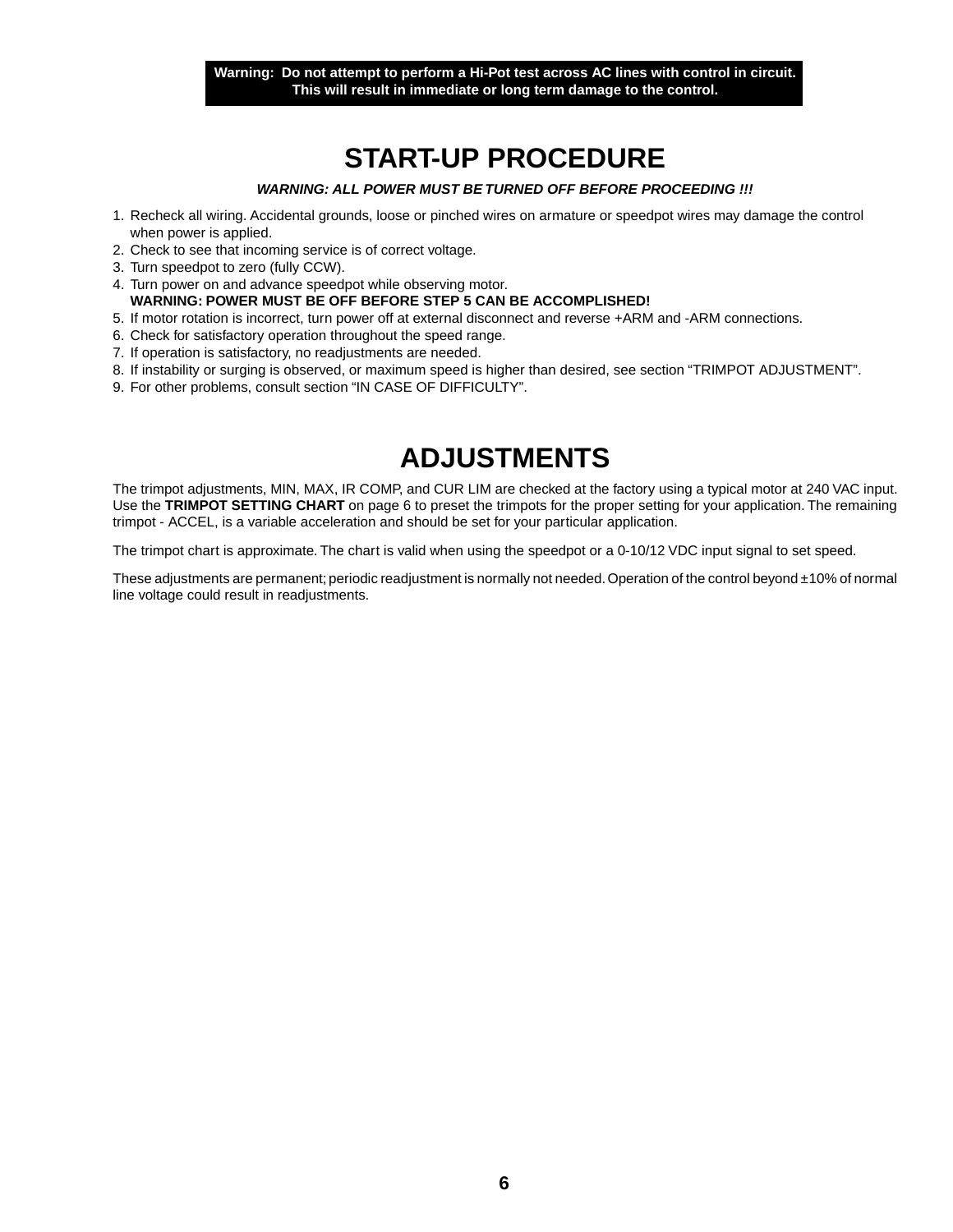# **TRIMPOT ADJUSTMENT PROCEDURE**

| <b>TRIMPOT</b>     | <b>FUNCTION</b>                                                                                                                                                                                                                                   | <b>ADJUSTMENT</b>                                                                                                                                                                                                                                                                                                                                                                                                                                                          |
|--------------------|---------------------------------------------------------------------------------------------------------------------------------------------------------------------------------------------------------------------------------------------------|----------------------------------------------------------------------------------------------------------------------------------------------------------------------------------------------------------------------------------------------------------------------------------------------------------------------------------------------------------------------------------------------------------------------------------------------------------------------------|
| <b>MAX</b>         | <b>SETS MAXIMUM MOTOR SPEED when</b><br>speedpot is set at maximum (100% rotation<br>CW). CW rotation of MAX trimpot increases<br>maximum motor speed.                                                                                            | 1. TURN DRIVE POWER OFF!!<br>2. Connect DC Voltmeter: + to +ARM, - to -ARM.<br>3. Set meter voltage range: (90VDC or 180VDC).<br>4. Turn power on. Set speedpot at 100%.<br>5. Adjust MAX trimpot to rated motor armature voltage as<br>shown on meter.<br>NOTE: A tachometer or strobe may be used in lieu of a meter.<br>Follow above steps, except adjust MAX trimpot to rated<br>motor base speed indicated by tachometer or strobe.                                   |
| <b>MIN</b>         | <b>SETS MINIMUM MOTOR SPEED when</b><br>speedpot is set at zero. CW rotation will<br>increase minimum motor speed.                                                                                                                                | 1. Set speedpot to zero (fully CCW).<br>2. Rotate MIN trimpot CW until motor rotates.<br>3. Slowly rotate MIN trimpot CCW until motor stops. NOTE:<br>If motor rotation at zero is desired, rotate MIN trimpot<br>CW until desired minimum speed is reached.                                                                                                                                                                                                               |
| <b>IR</b><br>COMP. | <b>CALIBRATES SPEED REGULATION - Pro-</b><br>vides a means of improving motor speed<br>regulation in the armature feedback mode.<br>If a slowdown due to load change is of no<br>concern, rotate this trimpot fully CCW.                          | 1. Set speedpot at 50%,<br>2. Observe motor speed at no load condition.<br>3. Apply a full load to the motor.<br>4. Adjust IR COMP trimpot CW to obtain the same motor<br>speed as with no load.                                                                                                                                                                                                                                                                           |
| CUR.<br>LIM.       | <b>LIMITS DC MOTOR ARMATURE CURRENT</b><br>(Torque) to prevent damage to the motor<br>or control. The current limit is set for the<br>rated motor current. CW rotation of this<br>trimpot increases the armature current<br>(or torque produced). | 1. TURN DRIVE POWER OFF !!<br>2. Connect a DC ammeter between A1 on the motor and<br>+ARM on the control. This is in series with the motor.<br>3. Turn power on.<br>4. Set speedpot at the 50% position.<br>Set CUR LIM trimpot fully CCW.<br>5.<br>6. Apply friction braking to the motor shaft until motor is<br>stalled (zero RPM).<br>7. While motor is stalled, set current at 125% of rated<br>nameplate motor armature current by adjusting the<br>CUR LIM trimpot. |
| <b>ACCEL</b>       | <b>ALLOWS ADJUSTMENT OF ACCELERA-</b><br>TION by user.                                                                                                                                                                                            | 1. CW rotation increases time of acceleration.                                                                                                                                                                                                                                                                                                                                                                                                                             |

# **TRIMPOT SETTING CHART**

These settings apply when using a  $5000\Omega$  Master Speedpot. This trimpot chart is approximate. Use it in conjunction with the Adjustment Procedures.

| CUR.<br><b>MAX ACCEL IR</b><br><b>MIN</b><br>LIM. | <b>H.P.</b> | <b>INPUT</b><br><b>VOLTAGE</b> | <b>OUTPUT</b><br><b>VOLTAGE</b> |
|---------------------------------------------------|-------------|--------------------------------|---------------------------------|
|                                                   | 1/8         | <b>120VAC</b>                  | 0-90VDC                         |
|                                                   | 1/4         | <b>120VAC</b>                  | 0-90VDC                         |
|                                                   | 1/3         | <b>120VAC</b>                  | 0-90VDC                         |
|                                                   | 1/2         | <b>120VAC</b>                  | 0-90VDC                         |
|                                                   | 3/4         | <b>120VAC</b>                  | 0-90VDC                         |
|                                                   | 1.0         | <b>120VAC</b>                  | 0-90VDC                         |

| CUR.<br>LIM. | <b>MAX ACCEL IR</b><br><b>MIN</b> | <b>INPUT</b><br><b>H.P.</b><br><b>VOLTAGE</b> | <b>OUTPUT</b><br><b>VOLTAGE</b> |
|--------------|-----------------------------------|-----------------------------------------------|---------------------------------|
|              |                                   | 1/4<br><b>240VAC</b>                          | 0-180VDC                        |
|              |                                   | 1/2<br><b>240VAC</b>                          | 0-180VDC                        |
|              |                                   | <b>240VAC</b><br>3/4                          | 0-180VDC                        |
|              |                                   | 1.0<br><b>240VAC</b>                          | 0-180VDC                        |
|              |                                   | <b>240VAC</b><br>1.5                          | 0-180VDC                        |
|              |                                   | 2.0<br><b>240VAC</b>                          | $ 0-180VDC$                     |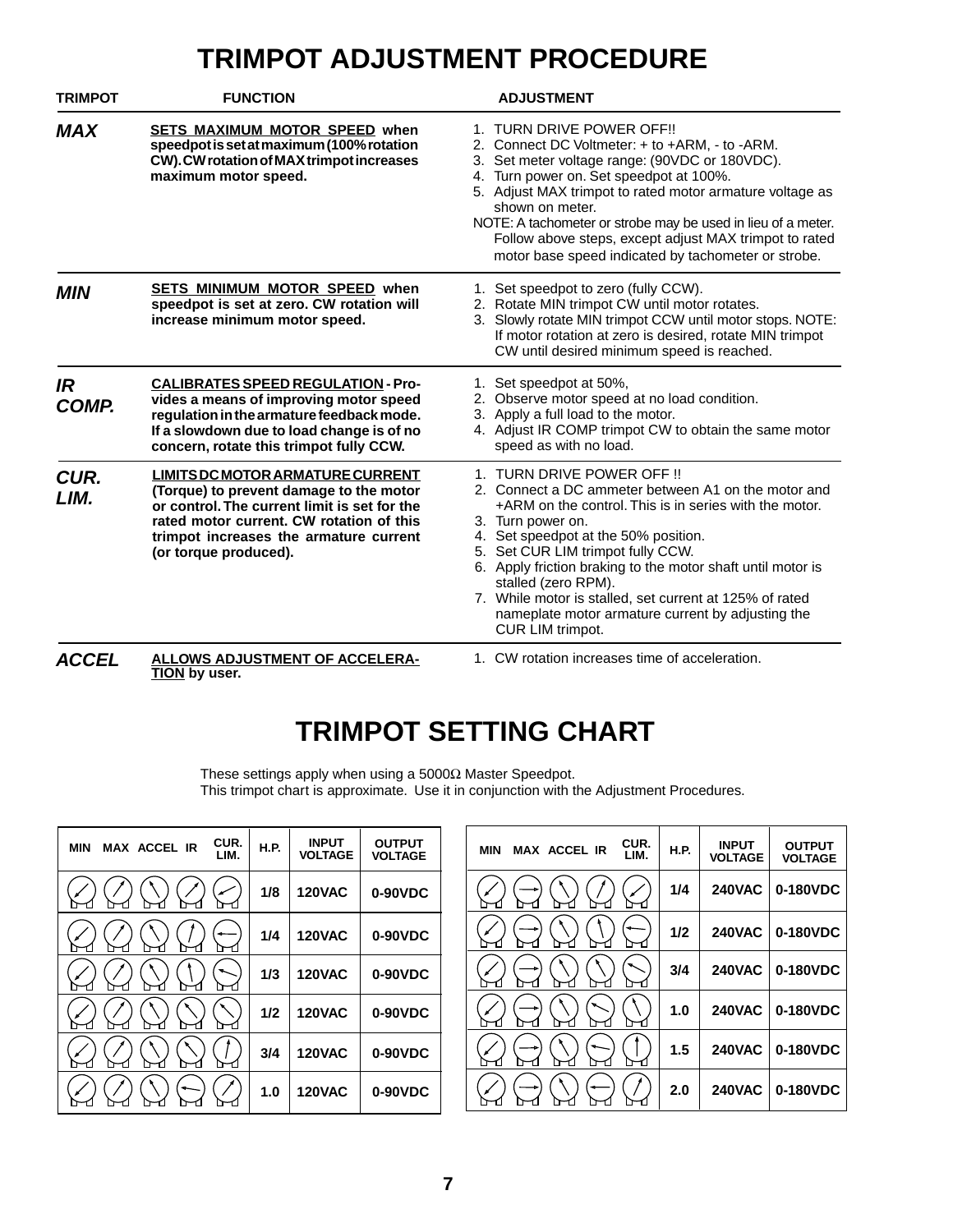#### **TWO SPEED OPERATION**

Two pot operation is done using two 10K Ohm speed potentiometers in parallel (both HI's to P1-3, both LO's to P1-1). The WIPER is switched using a SPDT switch.



#### **DYNAMIC BRAKING**

A DPDT switch is used to inhibit the control and to connect the DBR. Typical values for the DBR (dynamic brake resistor) are 5 Ohms for 120V, 10 Ohms for 240V (both 35W to 50W). Note that motor horsepower, inertia, and cycle time effect sizing of the DBR. **NOTE: This modification cannot be used with the -17B option.**



### **IN CASE OF DIFFICULTY**

If a newly installed control will not operate, it is possible that a terminal or connection is loose. Check to make sure that all connections are secure and correct. If control still doesn't operate, refer to the following chart.

| <b>PROBLEM</b>                                                                  | <b>POSSIBLE CAUSE(S)</b>                                                                                                                                     | <b>CORRECTIVE ACTION(S)</b>                                                                                                                                                     |
|---------------------------------------------------------------------------------|--------------------------------------------------------------------------------------------------------------------------------------------------------------|---------------------------------------------------------------------------------------------------------------------------------------------------------------------------------|
| Motor doesn't operate                                                           | - blown fuse<br>- incorrect or no power source<br>- speedpot set at zero<br>- worn motor brushes                                                             | - replace fuse<br>- install proper service<br>- adjust speedpot CW to start<br>- replace motor brushes                                                                          |
| Armature output voltage<br>cannot be adjusted, output<br>is a constant DC level | - no motor or load connected<br>- speedpot low connection open                                                                                               | - check that motor or load is connected<br>to armature terminals<br>- check that speedpot low wire is connected                                                                 |
| Motor stalls, or runs very<br>slowly with speedpot<br>turned fully CW           | - low voltage<br>- overload condition<br>- worn motor brushes<br>- max speed set incorrectly                                                                 | - check - should be above 108V<br>- reduce load<br>- replace motor brushes<br>- see ADJUSTMENT PROCEDURE                                                                        |
| <b>Motor hunts</b>                                                              | - too much IR Comp.<br>- motor is in current limit<br>- motor not pulling enough current<br>- max trimpot set too high<br>- motor speed is above rated speed | - see ADJUSTMENT PROCEDURE<br>- see ADJUSTMENT PROCEDURE<br>- current must be greater than 150 mA D.C.<br>- see ADJUSTMENT PROCEDURE<br>- reduce speed                          |
| <b>Repeated fuse blowing</b>                                                    | - low voltage<br>- overload condition<br>- worn motor brushes<br>- defective motor bearings<br>- defective electrical component                              | - check - should be above 108V<br>- reduce load<br>- replace<br>- replace<br>- call WorldWide Distributor or Representative                                                     |
| Motor runs but will not<br>stop                                                 | - incorrect wiring (enclosed version)<br>- defective wiring<br>- defective component                                                                         | - check TERMINAL STRIP WIRING for<br>correct wiring instructions (note AC line<br>connection in particular)<br>- check wiring<br>- call WorldWide Distributor or Representative |

If control still will not operate, consult your WorldWide Electric Distributor or Representative.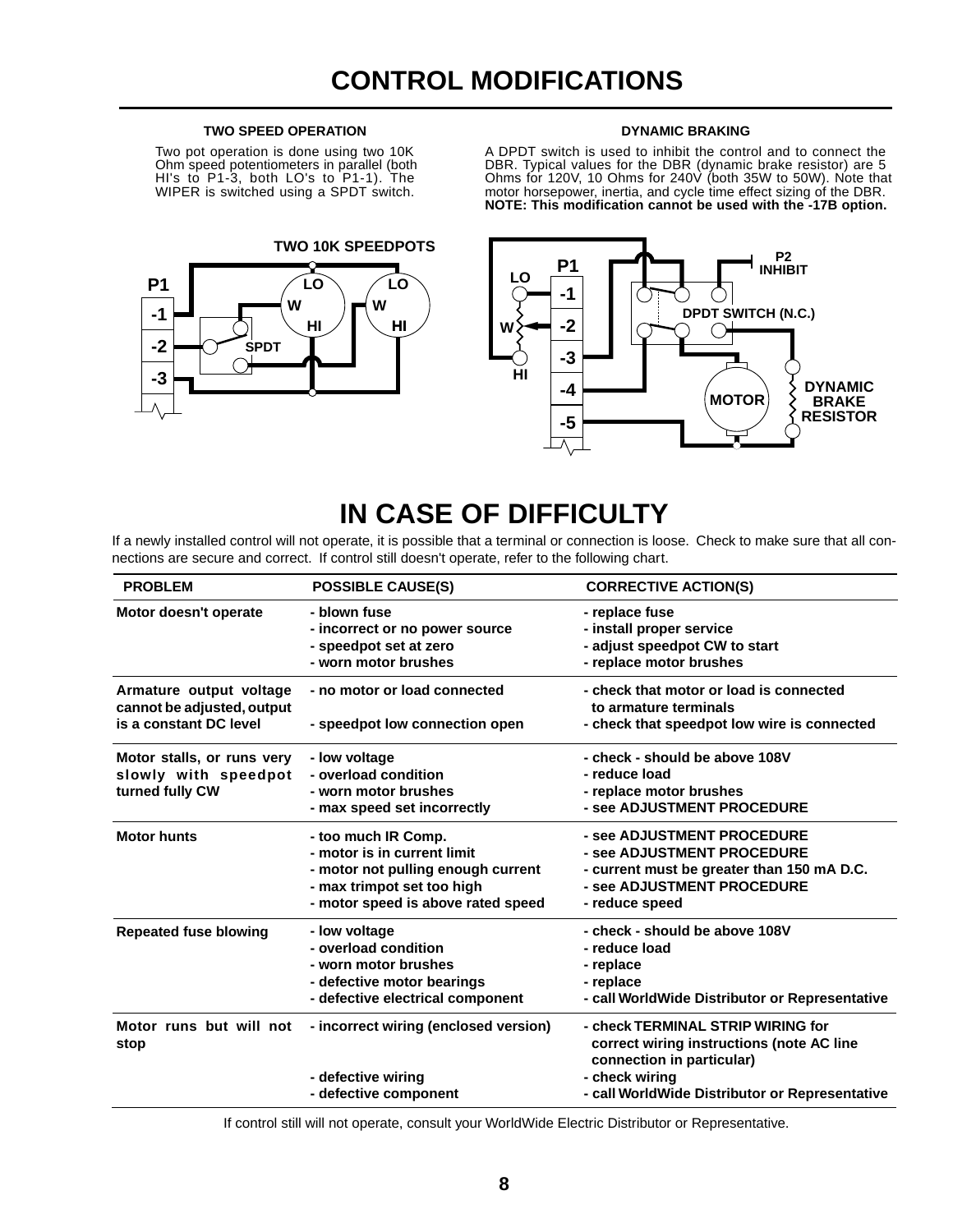# **SPECIFICATIONS**

AC input voltage .................................................................................................................................. ±10% of rated line voltage Acceleration ........................................................................................................................ 0.5 to 8.0 seconds (note -17B option) Amps - DC output ................................................................................................................................ 150 mA to 10.8 Amps D.C. Controller overload capacity ......................................................................................................................... 150% for one minute Current limit trimpot range ........................................................................................................................... 1.0 to 15.0 Amps D.C. Deceleration (dependent on acceleration time setting) .......................................................................... .06 to .80 second range Dimensions and weight:

|               | WIDTH   LENGTH   HEIGHT |       | <b>WEIGHT</b> |
|---------------|-------------------------|-------|---------------|
| ENGLISH 5.53" | 7.25"                   | 3.50" | 25.50 oz.     |
| METRIC 1140mm | 184mm                   | 89mm  | 723 grams     |

| Temperature range <i>Communical Communication</i> Communication and the Cambient (15° to 115° F.) |
|---------------------------------------------------------------------------------------------------|
|                                                                                                   |
|                                                                                                   |

## **TYPICAL MOTOR CURRENTS**

| Horsepower                | 1/4  | 1/3  | 1/2  | 3/4  | 1.0   | 1.5  | 2.0   |
|---------------------------|------|------|------|------|-------|------|-------|
| Typical AC Amps (120VAC)  | 3.50 | 4.40 | 6.50 | 9.30 | 13.20 |      |       |
| Typical Arm Amps (120VAC) | 2.70 | 3.40 | 5.00 | 7.20 | 10.20 |      |       |
| Typical AC Amps (240VAC)  | .80  | 2.20 | 3.30 | 4.80 | 6.50  | 9.70 | 12.90 |
| Typical Arm Amps (240VAC) | 1.40 | 1.70 | 2.50 | 3.70 | 5.00  | 7.50 | 9.90  |

# **WDC SERIES PARTS PLACEMENT & LIST**

**RESISTORS**



NOTE: ALL RESISTORS 1/2W UNLESS SPECIFIED \* CUSTOMER WIRED SPEEDPOT

|                                                                                                                                                                                                                                                                                                              |                                                                                                                                                                              | RESISTURS                        |                                                                                                                                        |                                                                                                                                                                                              |                                                                               |                                                                                                                                               |
|--------------------------------------------------------------------------------------------------------------------------------------------------------------------------------------------------------------------------------------------------------------------------------------------------------------|------------------------------------------------------------------------------------------------------------------------------------------------------------------------------|----------------------------------|----------------------------------------------------------------------------------------------------------------------------------------|----------------------------------------------------------------------------------------------------------------------------------------------------------------------------------------------|-------------------------------------------------------------------------------|-----------------------------------------------------------------------------------------------------------------------------------------------|
| R <sub>1</sub><br>R <sub>2</sub><br>R3<br>R4<br>R <sub>5</sub><br>R <sub>6</sub><br>R7<br>R <sub>8</sub><br>R9<br>R <sub>10</sub><br>R <sub>11</sub><br>R <sub>12</sub><br>R <sub>13</sub><br>R <sub>14</sub><br>R <sub>15</sub><br>R <sub>16</sub><br>R <sub>17</sub><br>R <sub>18</sub><br>R <sub>19</sub> | 15K 8W<br>2.7K<br>2.7K<br>1.2M<br>180K<br>82K<br>470K<br>15K<br>250K (ACCEL)<br>5K SPEEDPOT*<br>10K<br>5K (MIN)<br>470K<br>300K<br>5K (C.L.)<br>4.7K<br>390K<br>4.7K<br>150K |                                  | R <sub>20</sub><br>R21<br>R22<br>R23<br>R24<br>R25<br>R26<br>R27<br>R28<br>R29<br>R30<br>R31<br>R32<br>R33<br>R34<br>R35<br>R36<br>R37 | 1K<br>1K<br>50K (MAX)<br>$100\Omega$ (IR)<br>$.01\Omega$ 5W<br>$390\Omega$<br>$390\Omega$<br>1K<br>20K 1/4W<br>10K<br>180K<br>390K<br>47K<br>470K<br>100K<br>$470\Omega$<br>91K<br>$1\Omega$ | C1                                                                            | <b>CAPACITORS</b><br>10uf 35V                                                                                                                 |
|                                                                                                                                                                                                                                                                                                              | <b>DIODES</b>                                                                                                                                                                |                                  |                                                                                                                                        | <b>ACTIVE DEVICES</b>                                                                                                                                                                        | C <sub>2</sub><br>C <sub>3</sub>                                              | .01 uf 100V<br>.001uf 1KV                                                                                                                     |
| D1<br>D <sub>2</sub><br>D3<br>D4<br>D <sub>5</sub><br>D <sub>6</sub><br>D7<br>D <sub>8</sub><br>D9<br>D <sub>10</sub>                                                                                                                                                                                        | 1N4005<br>1N4005<br>1N914B<br>1N5242B<br>L512FY131<br>L512FY131<br>L512FY131<br>1N914B<br>1N4005<br>1N5233B                                                                  | Q1<br>Q2<br>Q3<br>Q4<br>Q5<br>Q6 | 2N6027                                                                                                                                 | 3052 MOC<br>L512FY131<br>L512FY131<br><b>LM324N IC</b><br>275V G-MOV<br><b>MISC. PARTS</b>                                                                                                   | C4<br>C5<br>C6<br>C7<br>C8<br>C9<br>C <sub>10</sub><br>C11<br>C <sub>12</sub> | .033uf 400V<br>.1uf 50V<br>22uf 16V<br>.1uf 50V<br>.001uf 1KV<br>.22uf 250V<br>.01 uf 100V<br>.01 uf 100V<br>.068uf 250V<br>(across-the-line) |
|                                                                                                                                                                                                                                                                                                              |                                                                                                                                                                              |                                  |                                                                                                                                        |                                                                                                                                                                                              |                                                                               |                                                                                                                                               |

F1 10 AMP FUSE (Bussman ABC or Little Fuse 314

- H1 Series ceramic fuses) S-8201-1X FUSE HOLDER
- JU1 1.75" - 16GA. SOLID INS. WIRE 2.50" - 16GA. SOLID INS. WIRE 11 POS. TERMINAL STRIP
- JU2
- P1 P2 1/4" SPADE PIN TERMINAL
-